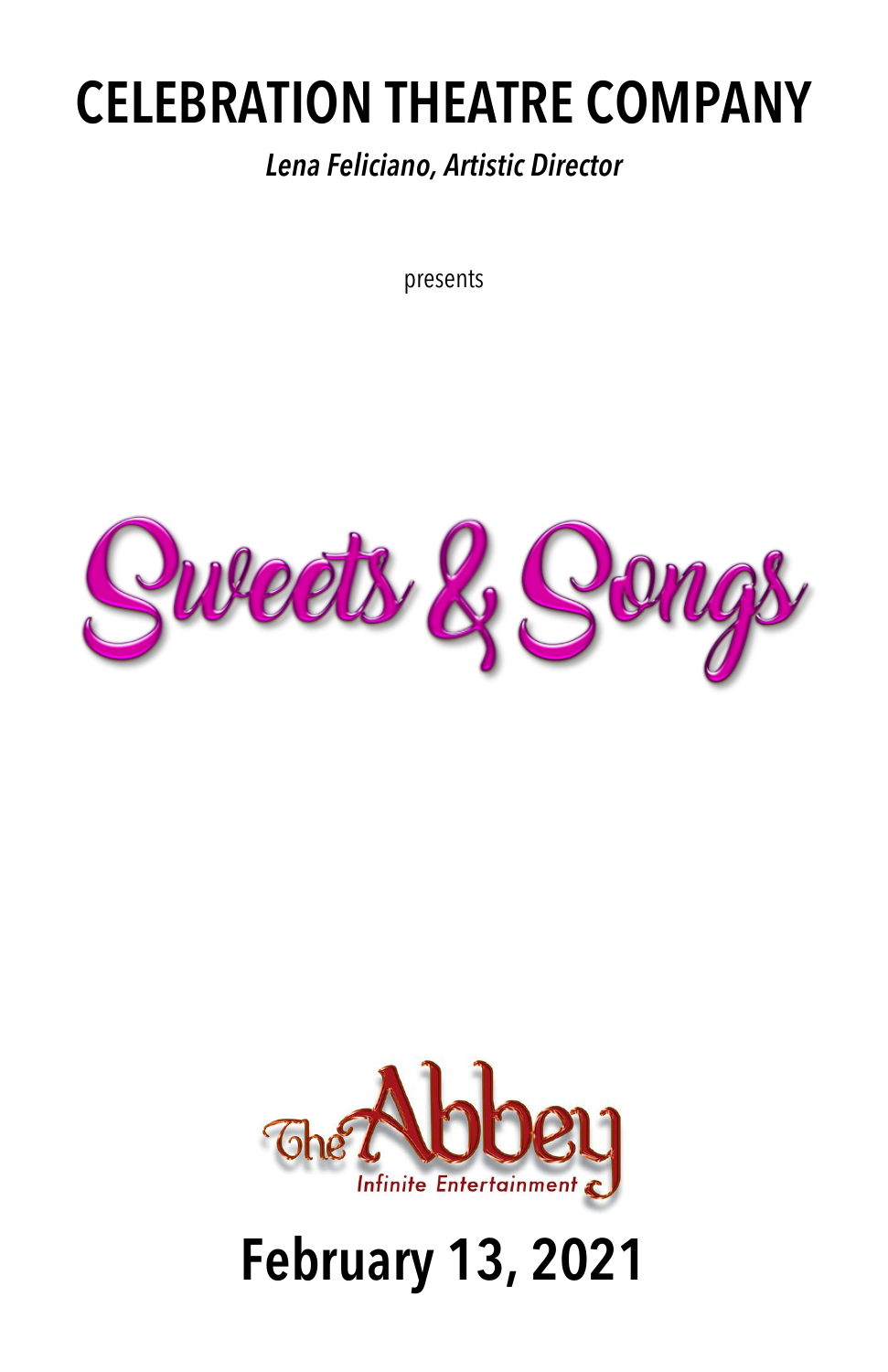## **THE ABBEY**

**CELEBRATION THEATRE COMPANY**

*Lena Feliciano, Artistic Director* presents

# **SWEETS & SONGS**

## *A VALENTINE'S DAY "CARB-ARET"*

with *(in alphabetical order)* **MOLLY CABBAGE ROBIN CHINN JORDAN GRANT MARY MACKIN SEAN MURPHY PAUL NAIDAS CLINT STEADMAN SPENCER WROLSON**

*and* **BERT RODRIGUEZ** *at the piano*

Musical Direction by **CARA LANGSTON**

Directed by **LENA FELICIANO**

**SWEETS AND SONGS** is funded in part by **United Arts of Central Florida**, home of **OrlandoAtPlay.com** and **UAArtsEd.com**; the **City of Orlando**; and **Orange County Arts & Cultural Affairs**.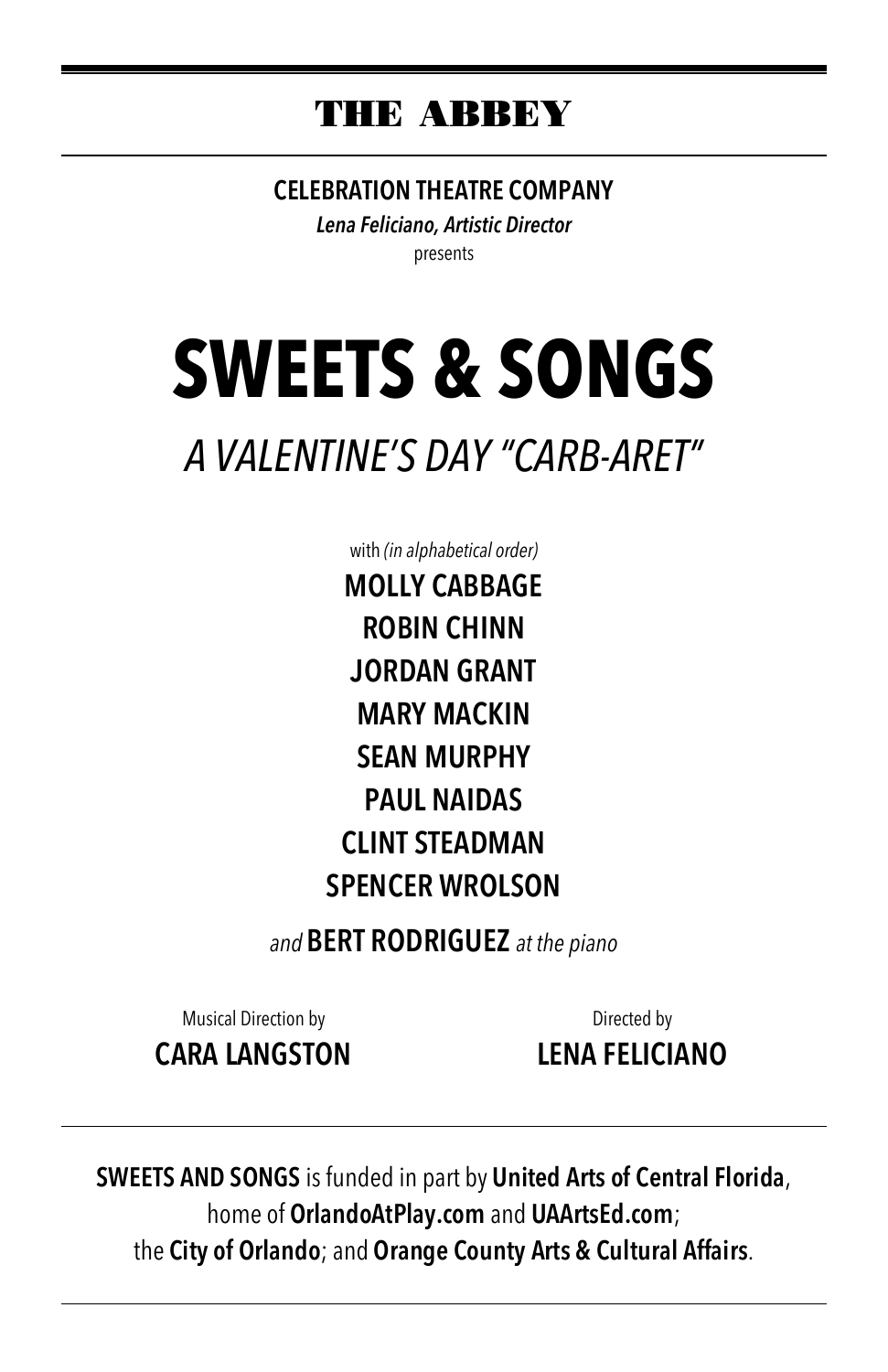## **THE COMPANY OF SWEETS AND SONGS**



**MOLLY CABBAGE ROBIN CHINN JORDAN GRANT**









**MARY MACKIN SEAN MURPHY PAUL NAIDAS**









**CLINT STEADMAN SPENCER WROLSON** *and* **BERT RODRIGUEZ**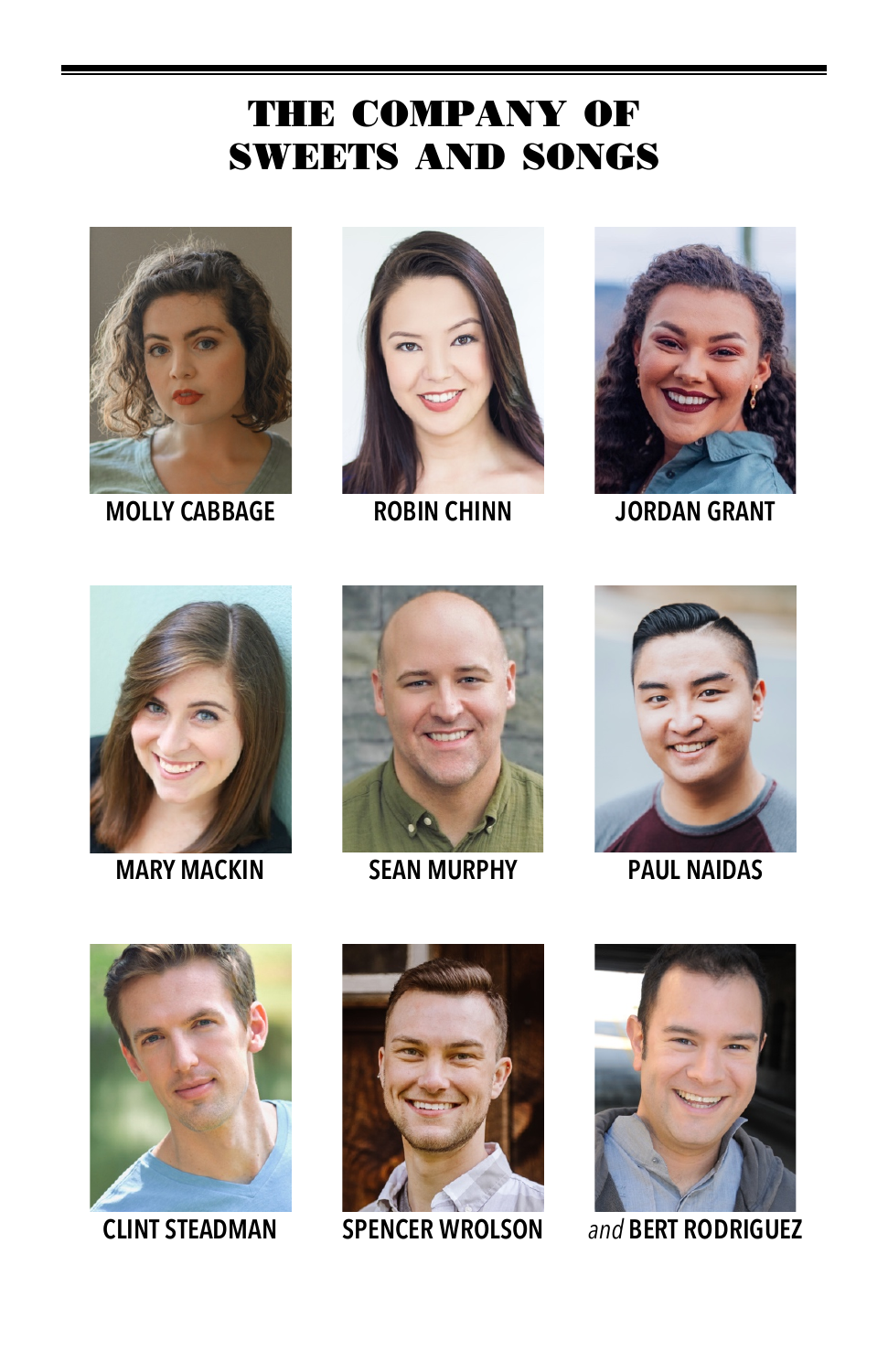## **MUSICAL NUMBERS**

#### **Act One**

| "I Turned the Corner / I'm Falling In Love With Someone"  Clint, Molly, Robin, Sean |  |
|-------------------------------------------------------------------------------------|--|

#### **Act Two**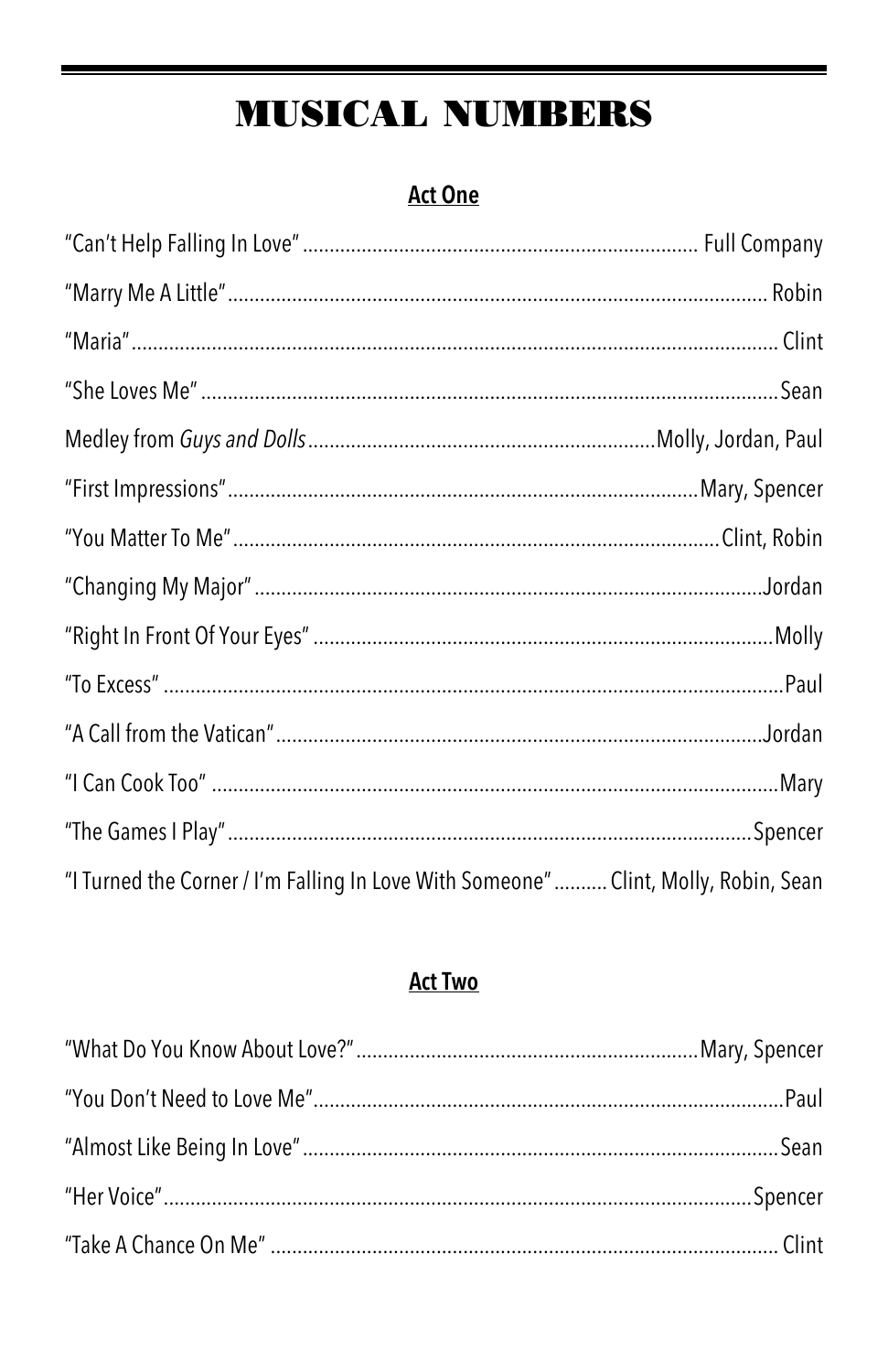## **MUSICAL NUMBERS**

**SWEETS AND SONGS** will be performed with one 15-minute intermission.

## **SONG CREDITS**

**"Can't Help Falling In Love"**from ALL SHOOK UP – Music and Lyrics by Hugo Peretti, Luigi Creatore, George David Weiss, Arranged by Stephen Oremus • **"Marry Me A Little"** – Music and Lyrics by Stephen Sondheim • **"Maria"** from WEST SIDE STORY – Music by Leonard Bernstein, Lyrics by Stephen Sondheim • **"She Loves Me"**from SHE LOVES ME – Music by Jerry Bock, Lyrics by Sheldon Harnick • **"I'll Know"** and **"I've Never Been In Love Before"**from GUYS AND DOLLS – Music and Lyrics by Frank Loesser, Arranged by Russell Stephens • **"First Impressions"** from FIRST DATE – Music and Lyrics by Alan Zachary and Michael Weiner • **"You Matter to Me"** from WAITRESS – Music and Lyrics by Sara Bareilles • **"Changing My Major"** from FUN HOME – Music by Jeanine Tesori, Lyrics by Lisa Kron • **"Right In Front Of Your Eyes"** from THE WEDDING SINGER, **"Dance With You"** and **"Unruly Heart"**  from THE PROM – Music by Matthew Sklar, Lyrics by Chad Beguelin • **"To Excess"** from OUT OF OUR HEADS – Music by Michael Kooman, Lyrics by Chris Dimond • **"A Call From The Vatican"**from NINE – Music and Lyrics by Maury Yeston • **"I Can Cook Too"** from ON THE TOWN – Music by Leonard Bernstein, Lyrics by Betty Comden and Adolph Green • **"The Games I Play"** from FALSETTOS and **"Sailing"** from A NEW BRAIN – Music and Lyrics by William Finn • **"I Turned the Corner"** / **"I'm Falling In Love With Someone"**from THOROUGHLY MODERN MILLIE – "I Turned the Corner" Music by Jeanine Tesori, Lyrics by Dick Scanlan; "I'm Falling In Love With Someone" Music by Victor Herbert, Lyrics by Rita Johnson Young; Arranged by Jeanine Tesori and David Chase • **"What Do You Know About Love?"**from FROZEN – Music and Lyrics by Kristen Anderson-Lopez and Robert Lopez • **"You Don't Need to Love Me"** from IF/THEN – Music by Tom Kitt, Lyrics by Brian Yorkey • **"Almost Like Being In Love"** from BRIGADOON – Music by Frederick Loewe, Lyrics by Alan Jay Lerner • **"Her Voice"** from THE LITTLE MERMAID – Music by Alan Menken, Lyrics by Glenn Slater • **"Take A Chance On Me"**from LITTLE WOMEN – Music by Jason Howland, Lyrics by Mindi Dickstein • **"The History of Wrong Guys"** from KINKY BOOTS – Music and Lyrics by Cyndi Lauper • **"Only Us"** from DEAR EVAN HANSEN and **"Ready To Be Loved"** from EDGES – Music and Lyrics by Benj Pasek and Justin Paul • **"Stupid With Love"** from MEAN GIRLS – Music by Jeff Richmond, Lyrics by Nell Benjamin • **"Halfway"** – Music and Lyrics by Ryan Scott Oliver • **"Sun and Moon"** from MISS SAIGON – Music by Claude-Michel Schönberg, Lyrics by Alain Boublil and Richard Maltby, Jr.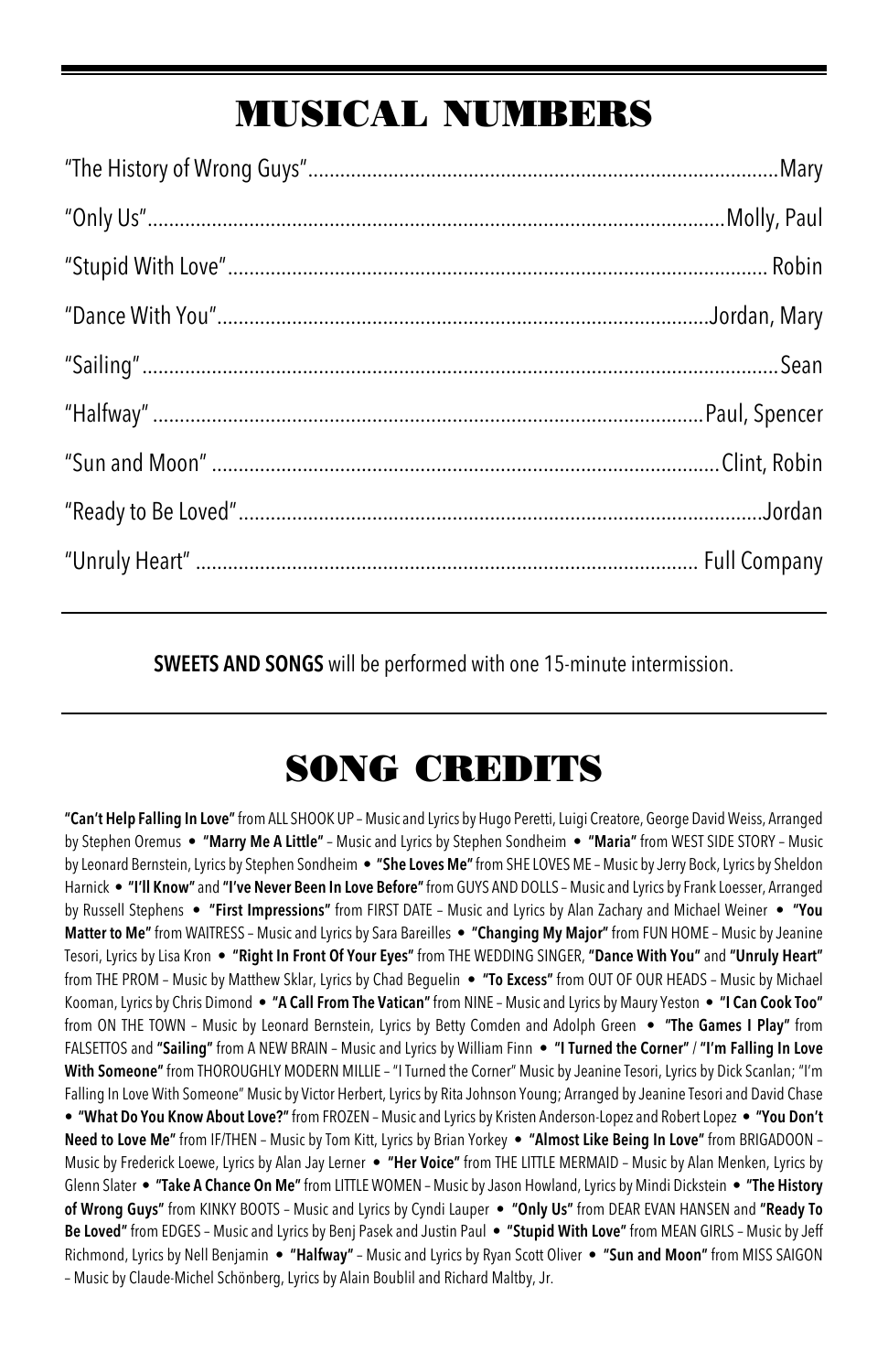## **PRODUCTION CREDITS**

#### **Staff for The Abbey**

#### **CTCo Board of Directors**

## **DESSERT PARTNERS**

Valkyrie Doughnuts Doodlebug Cookie Co. Nothing Fancy Just Delicious Crumb and Cookie Co. Bee Bakes Cakes

## **SPECIAL THANKS**

Park Lake Presbyterian Church – Helen and Dan DeBevoise AdTangibles – Cheryl Belfay and Eric Schwab Lee Lyric Theatre – Vivienne Atkins